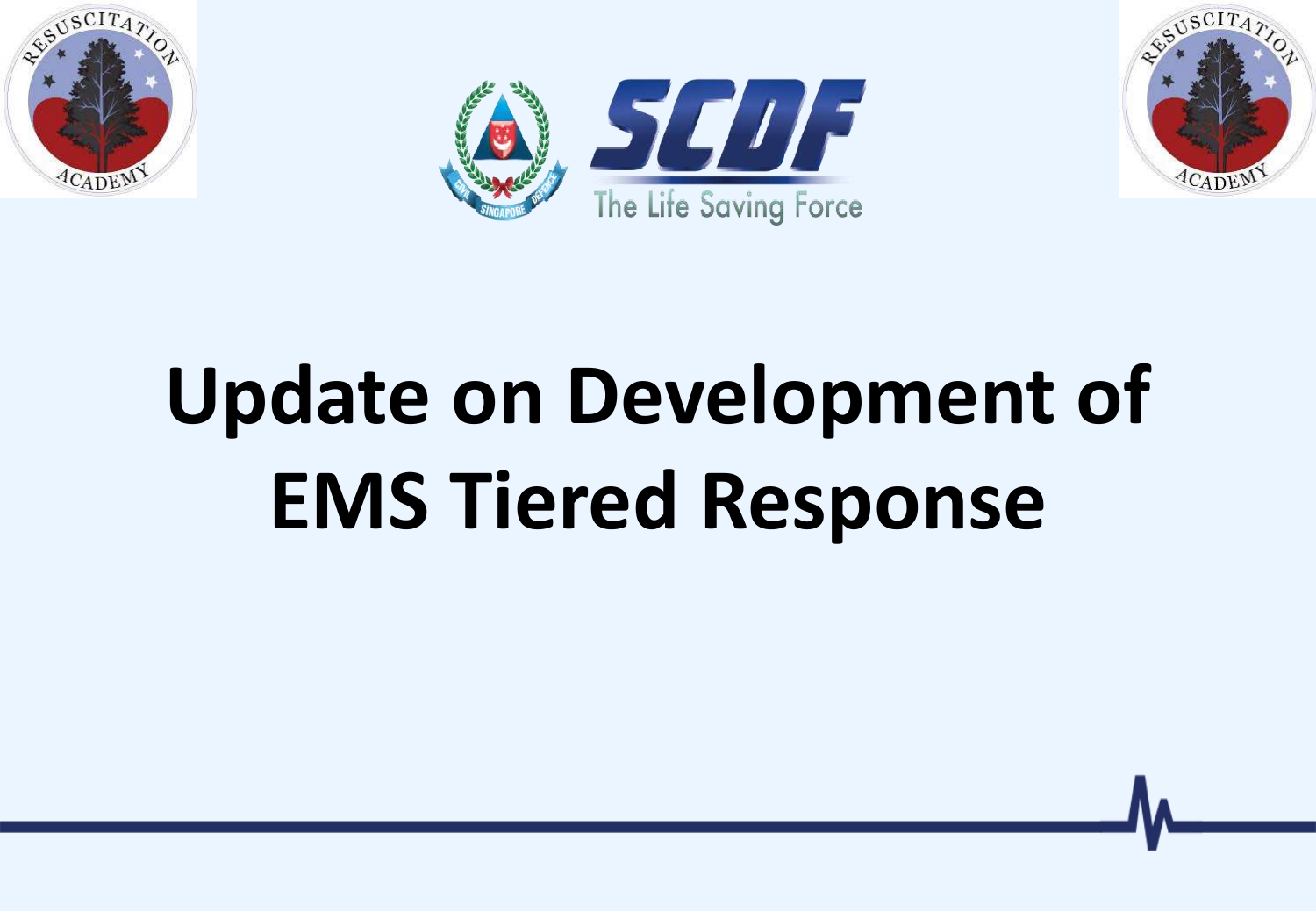### **Increase in EMS Workload**

- EMS calls have been increasing at 5% per annum
	- Calls will double in 15 years' time



**Thousands**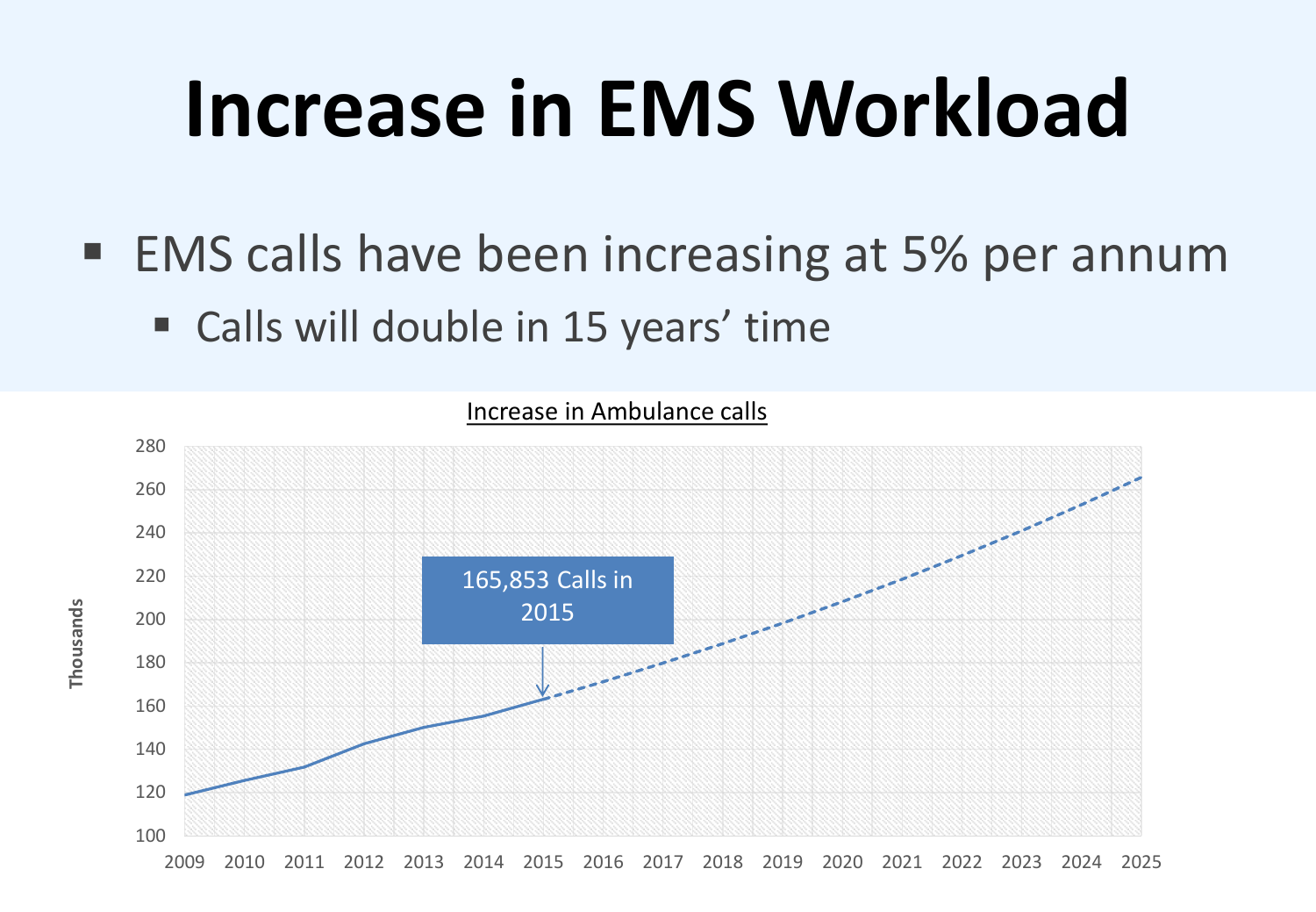### **Single Tier Scheme**

- First come, first serve basis
- All EMS ambulances are equipped with same level of skills and capability
- SCDF or Private Ambulance Operator Ambulances are performing at the same level



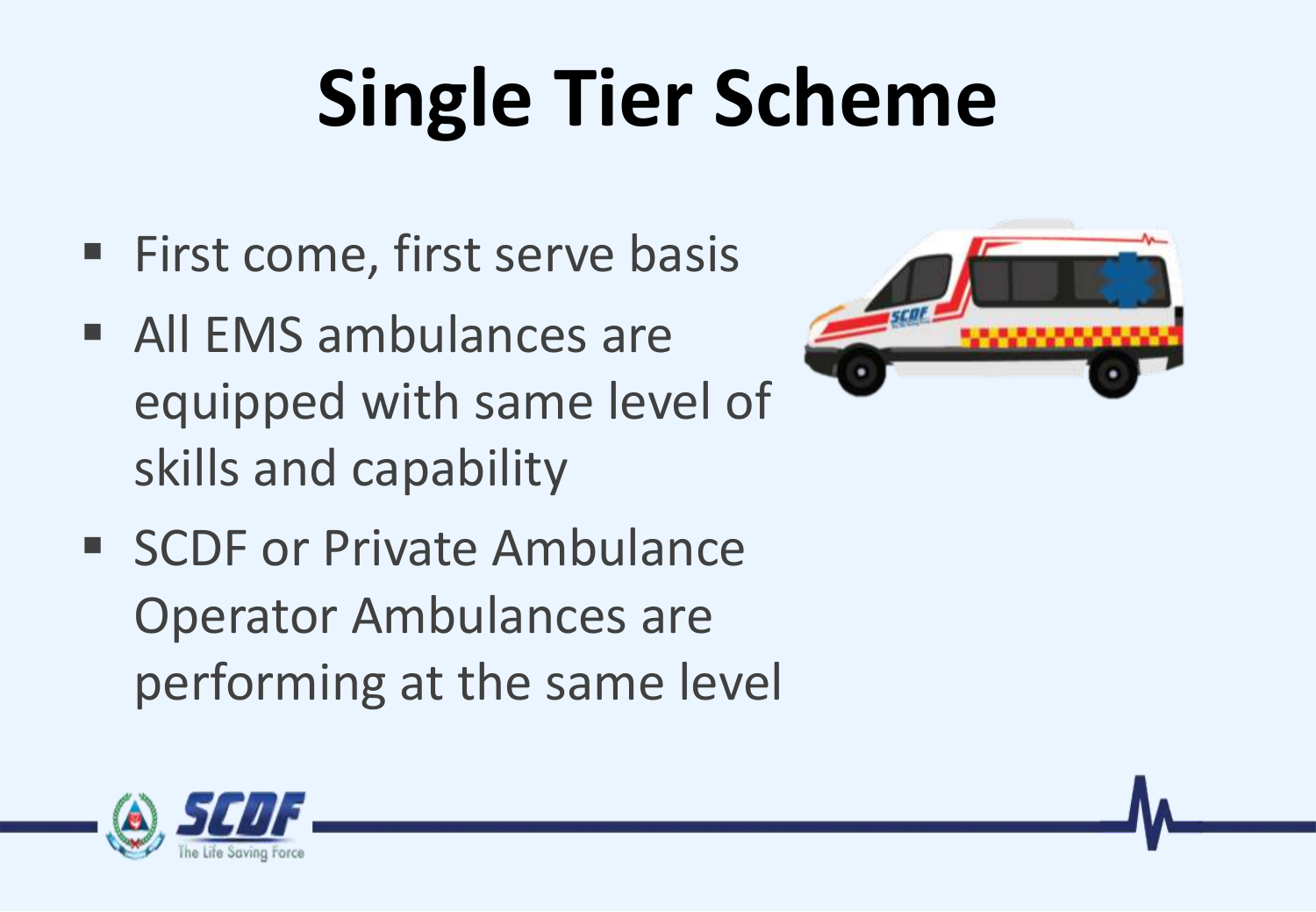# **Limited Tiered Scheme (2012)**

- $\blacksquare$  First come first serve basis
- **All EMS ambulances are** equipped with same level of skills and capability
- **Unconscious/suspected** cardiac arrest with first aider responder on firebike





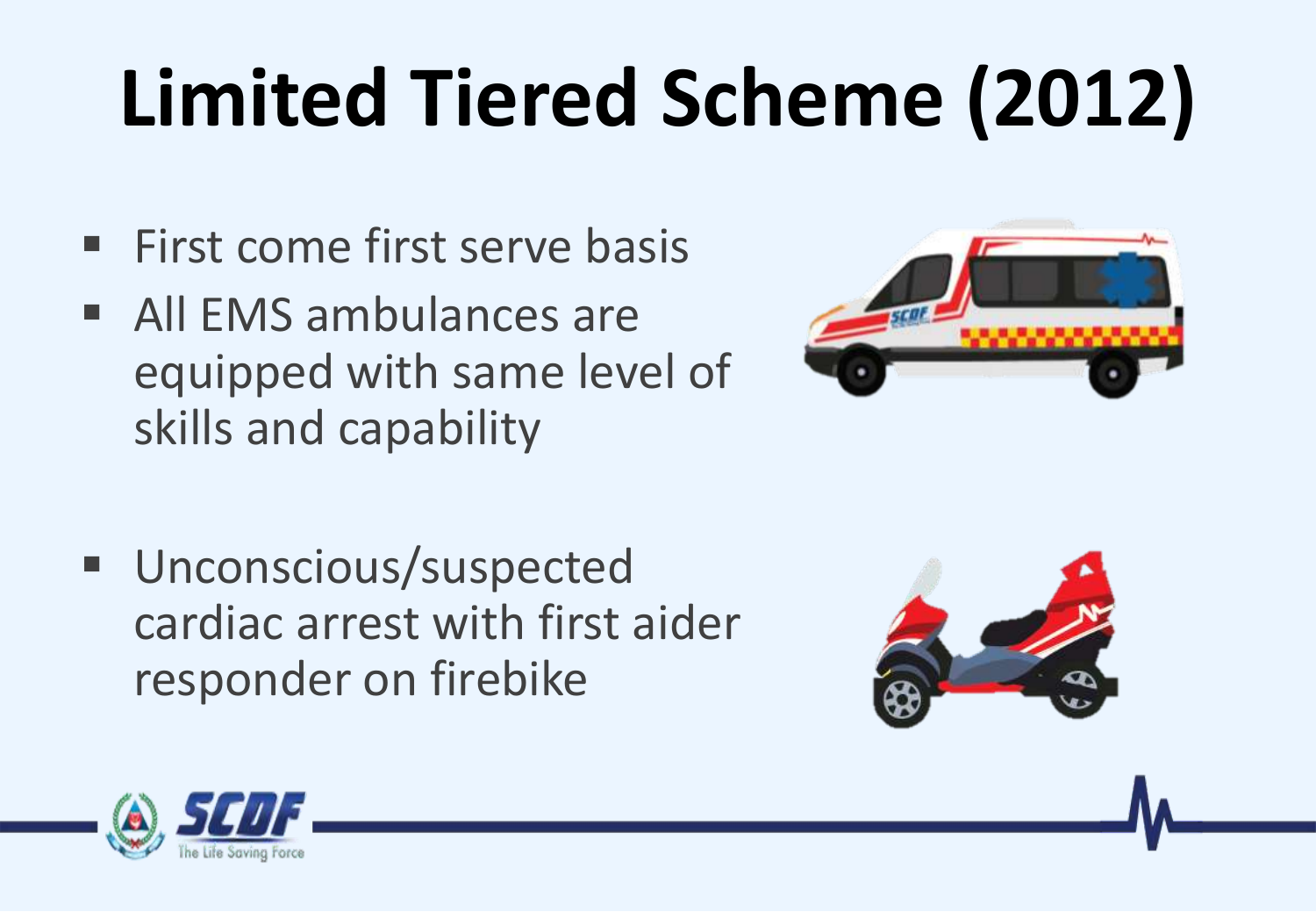### **Current Scheme Limitations**

- Not sustainable to continue increasing linearly to cope with rise in workload
- Requires same level of training and equipping for all ambulances
- **Under-serves of critically ill patients**
- Over-serves low acuity patient

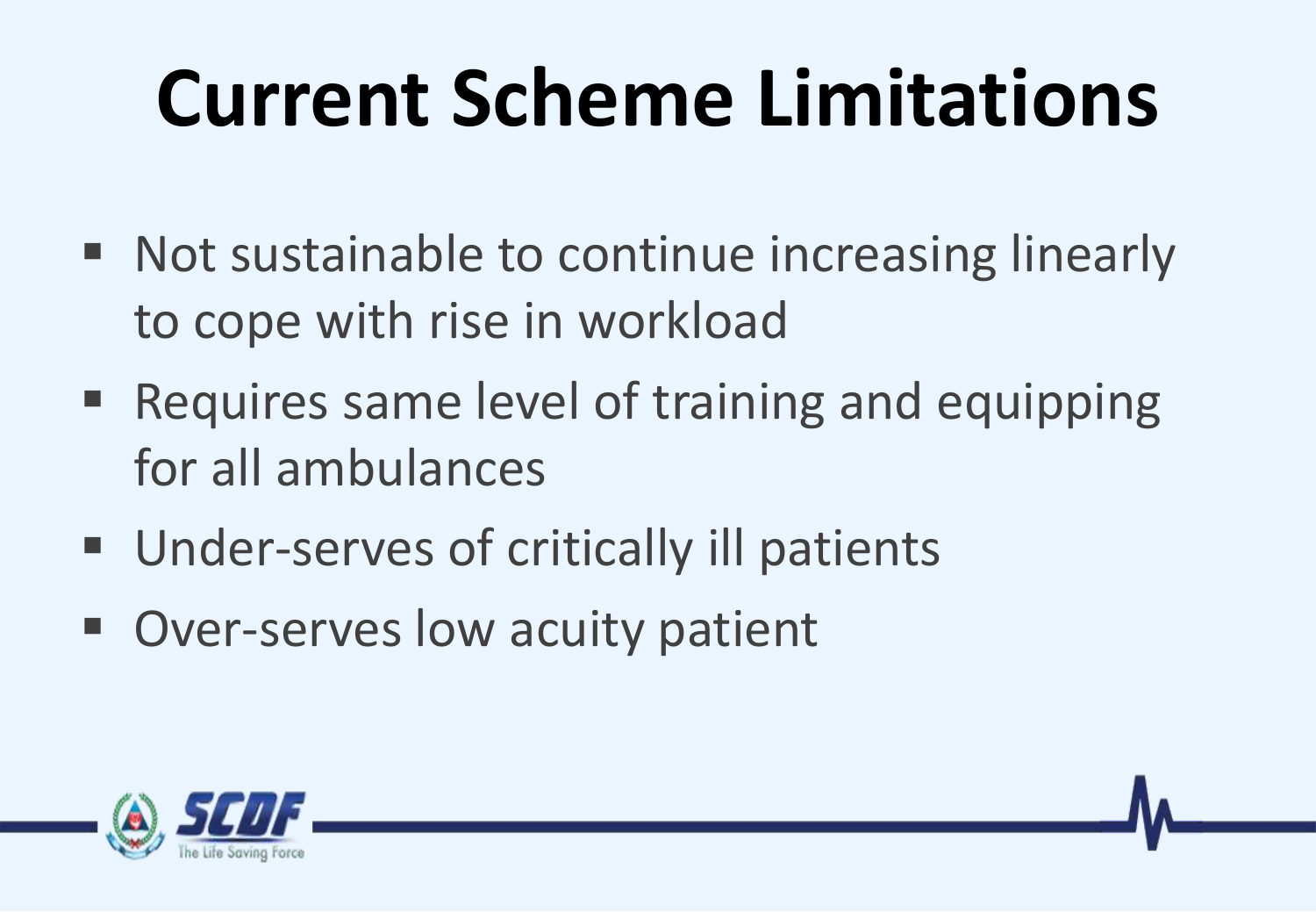### **What are some options?**

**Status Quo - add ambulances** 

■ Match services according to needs

 $\blacksquare$  Telephone Helpline – assess by phone, give advice, reduce dispatching

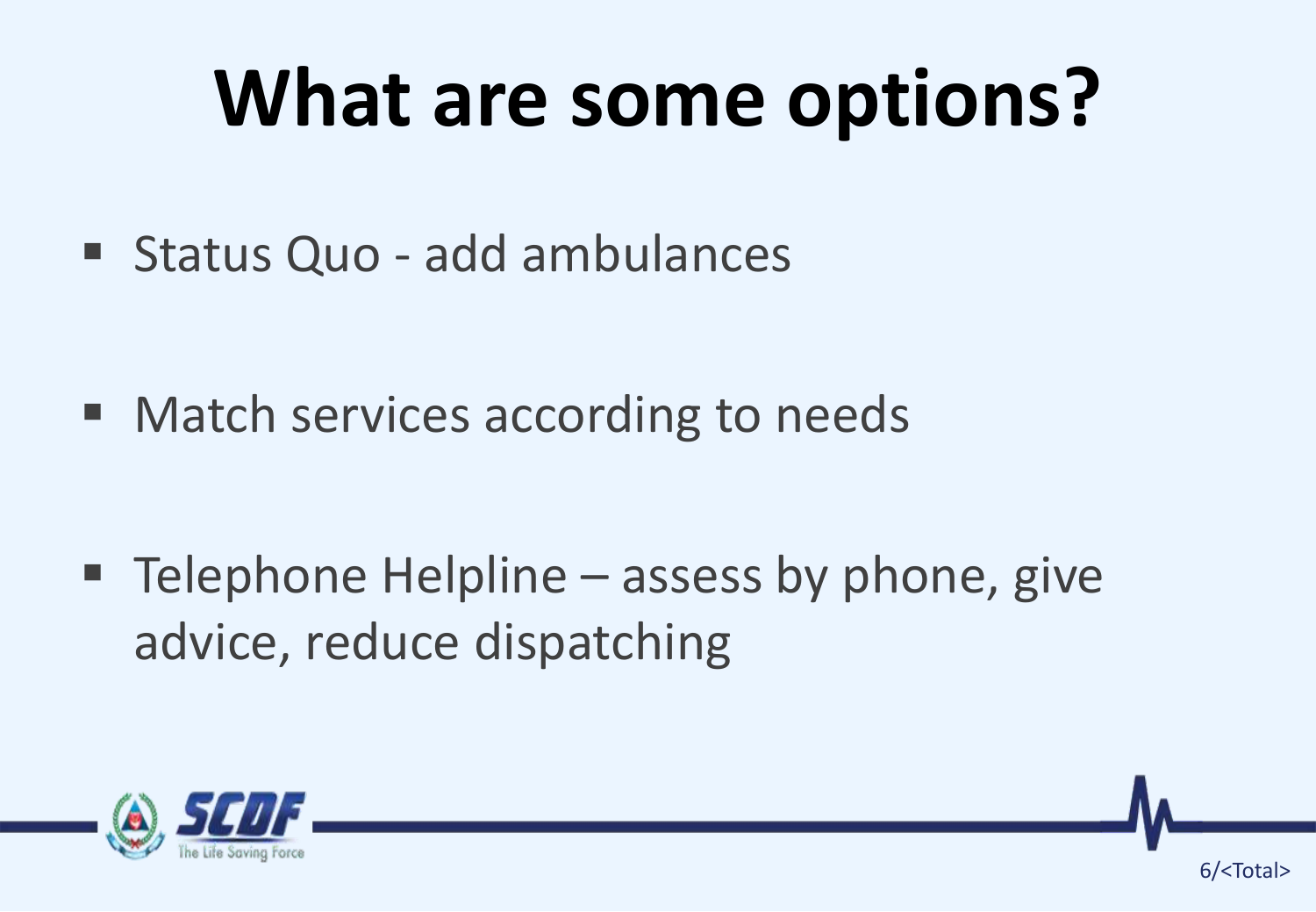### **Option 1 - Status Quo**

■ High operating costs to run an ambulance

■ Additional manpower

 $\checkmark$  1 ambulance 24/7 – 15 staff to sustain 3 man crew

7/<Total>

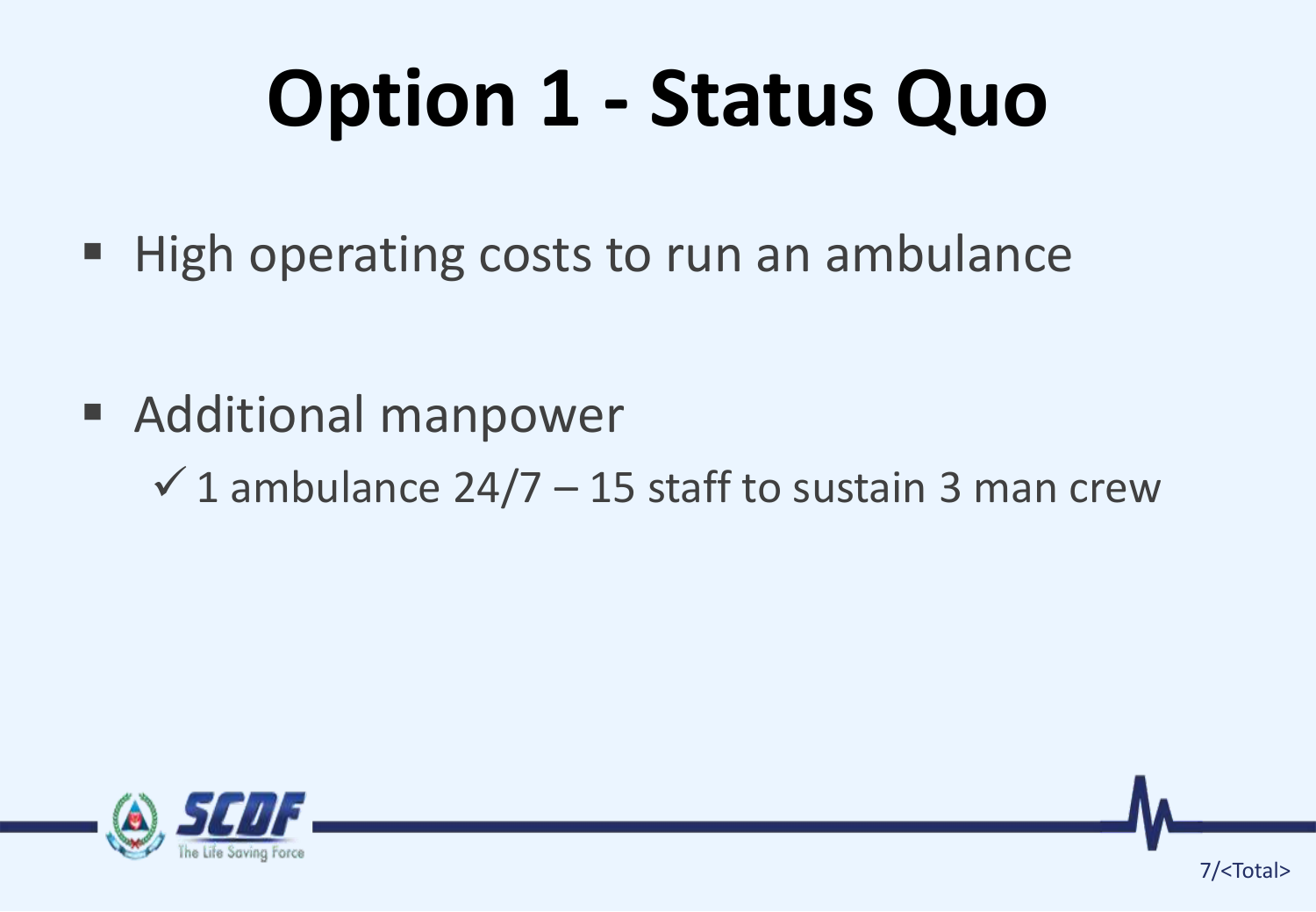# **Option 2 – Tiered response**

- "ETF" Enhanced Task Force for serious cases to increase survivability
	- Cardiac arrest, Stroke, Heart attacks, Major Trauma, Breathless, seizures
- "BTF" Basic Task Force to manage less time sensitive calls which form the majority
- "Medical Transport" stable minor emergencies

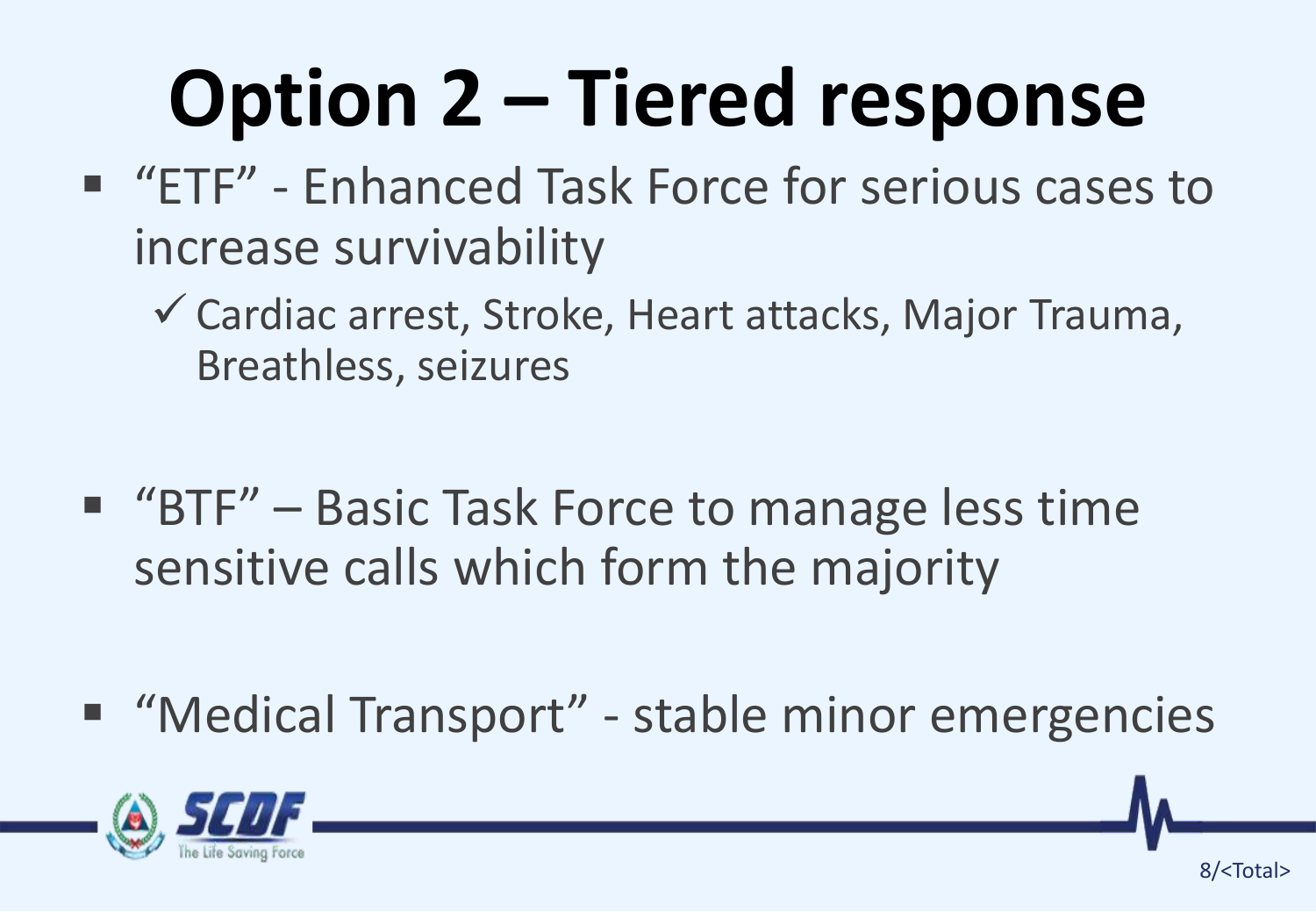# **Option 3 – Telephone Advice**

■ Accuracy of audio triage because no physical assessment can be done

- **Highly manpower intensive**
- Higher level of expertise



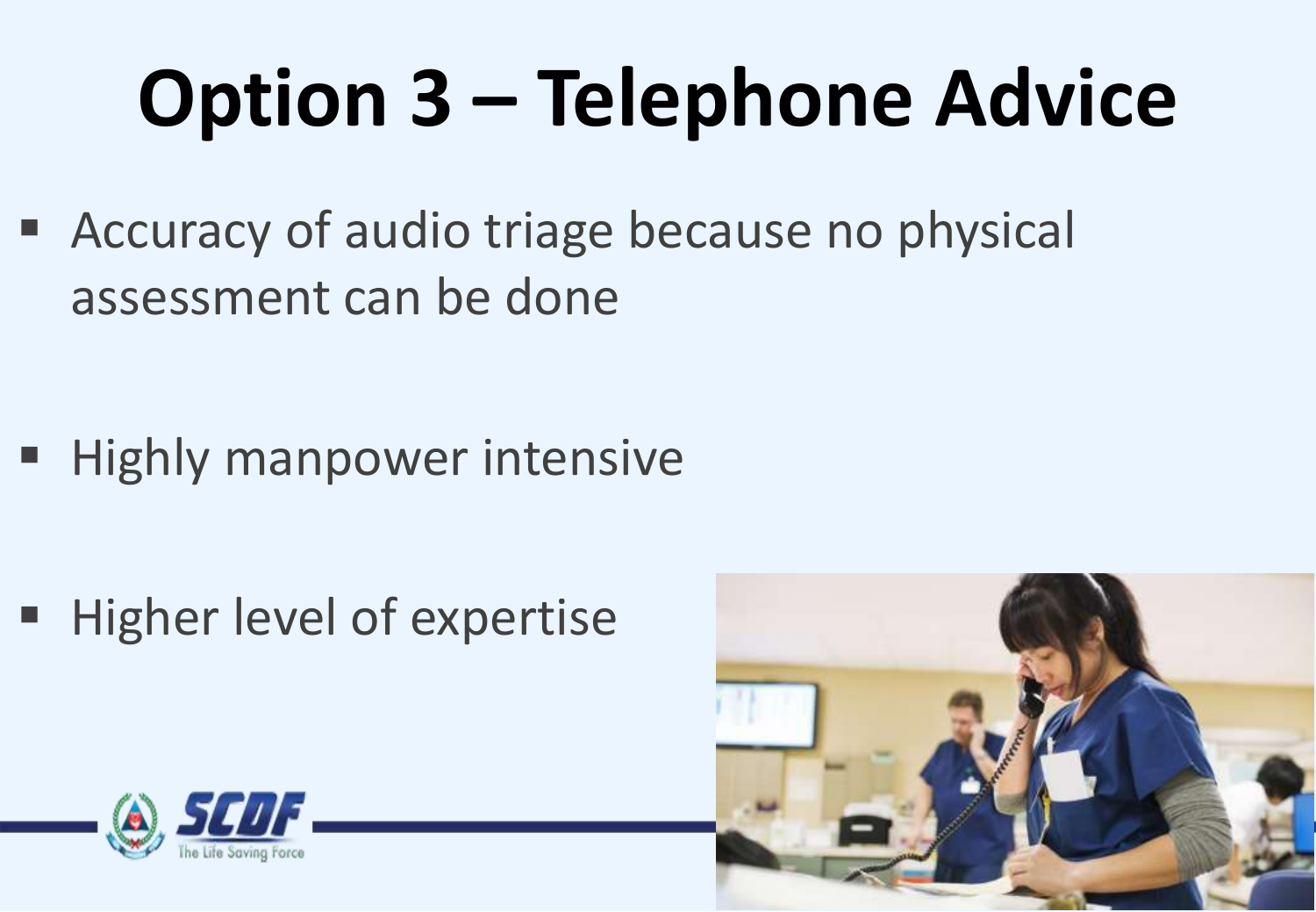### Why use fire appliance and Fire Rescue Specialists to do EMS work?

Chart B1: Total number of fire calls for 2006 - 2015



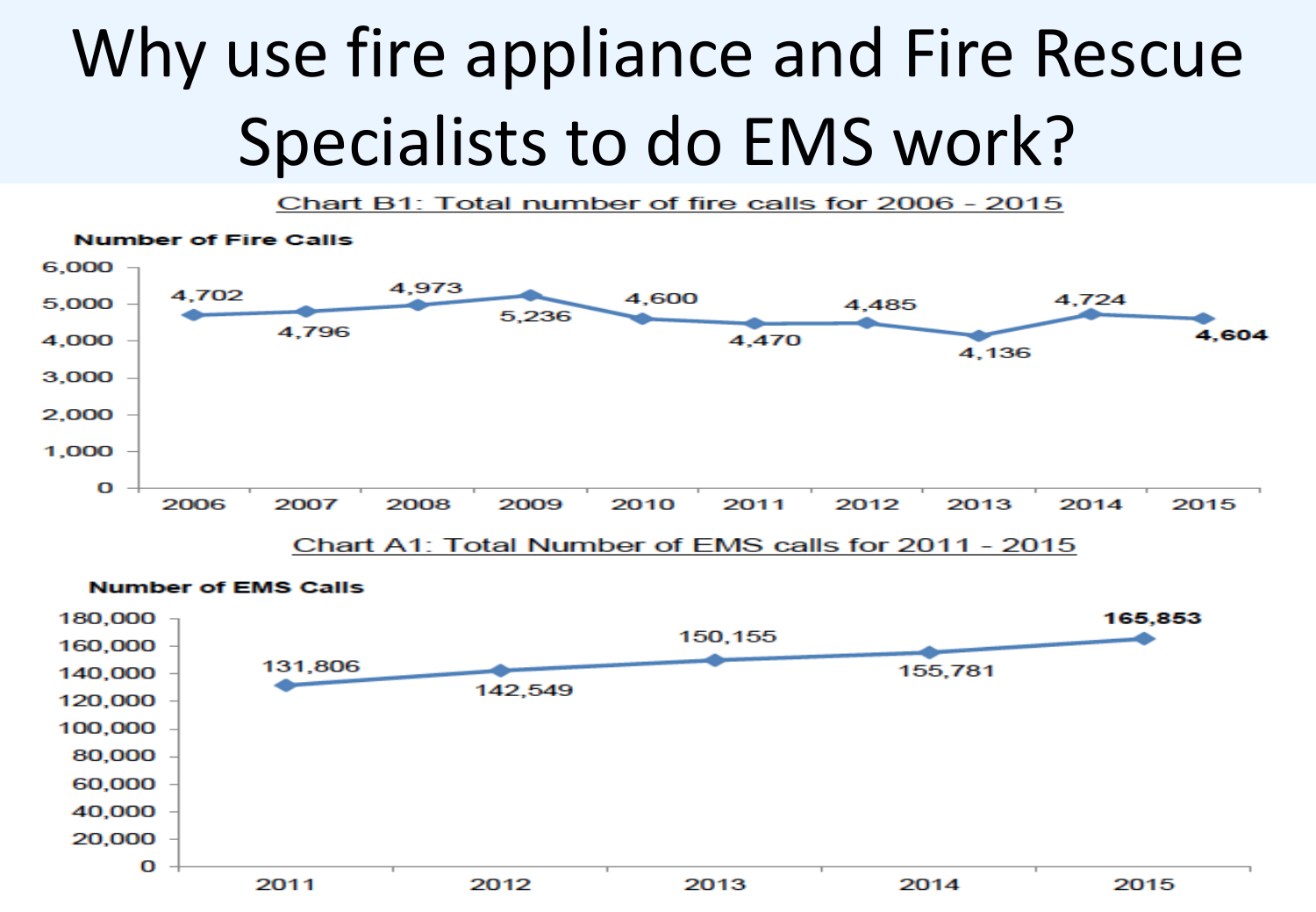### Enhancing Operations: Firebiker First Responders (2012-)

- 3 wheeled bike
- Attends to adult cardiac arrest and fires
- Not activated during heavy rain
- Average response time of firebiker is **6:39min** while ambulance is **8:55**min, saving 2 minutes per call.
- (April 2012 to Dec 2012 data)



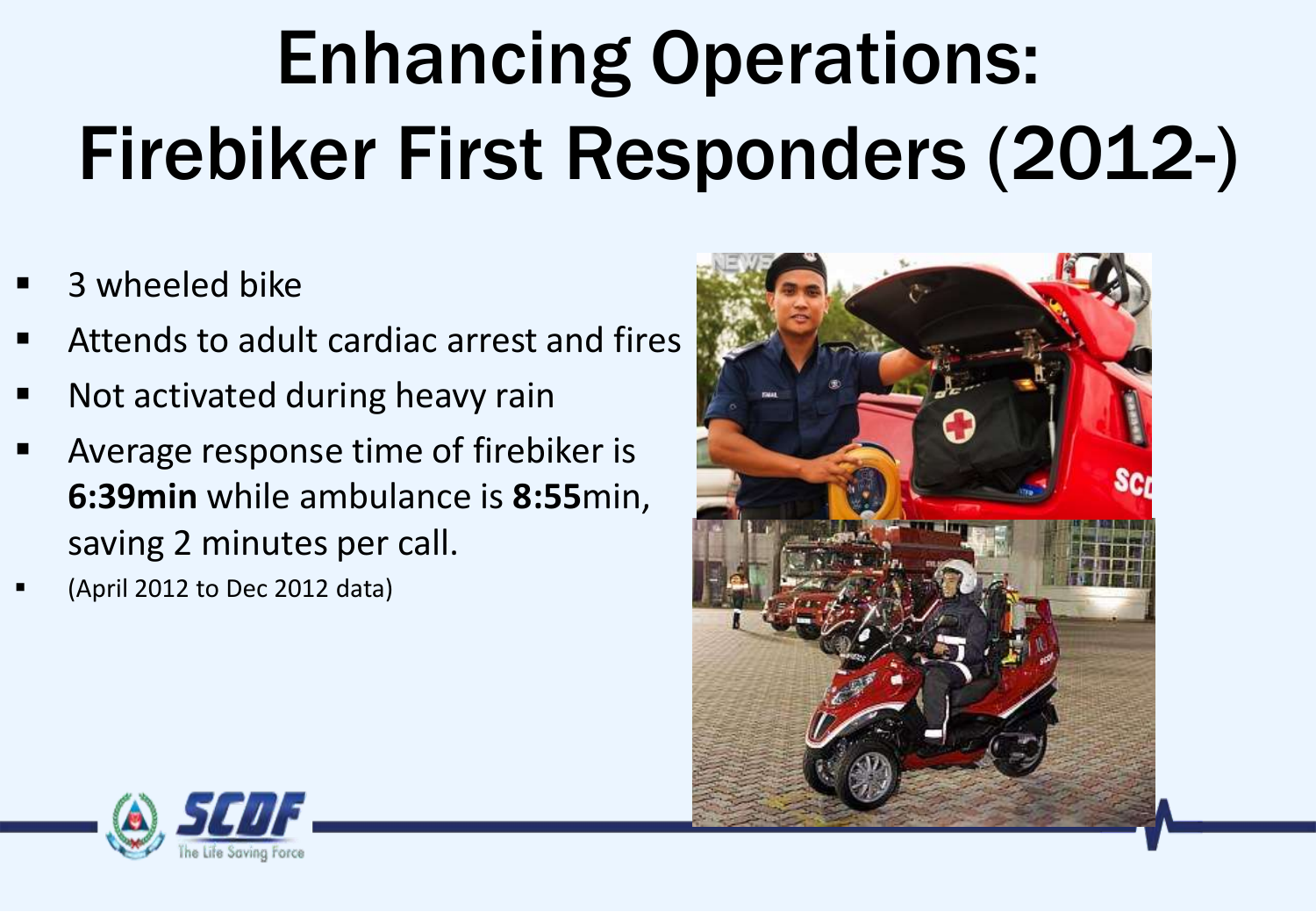### Start of Firefighter EMTs (2013)

#### **Fire calls EMS calls** Calls in 2015 165,853 **Ratio of Fire Veh to Amb: 4:1 Ratio of Fire Crew to Amb Crew: 4:1 SCDF NEWS CLIPPINGS** THE STRAITS TIMES PAGE: B2 **Calls Per Fire Crew 2-4** DATE: 20/04/13 **Calls per Amb Crew 200**  SCDF officer Norsini Kashani, 40, monitoring the vital signs of those undergoing rehabilitation. Chairs in the Resp<br>Performance Module effectively lower the body temperature and monitor vital signs. ST PHOTO: CHEW SENG KIM Firefighters to be trained in medical emergencies Selected officers will learn how to Firefighting facilities render aid before paramedics arrive in the pipeline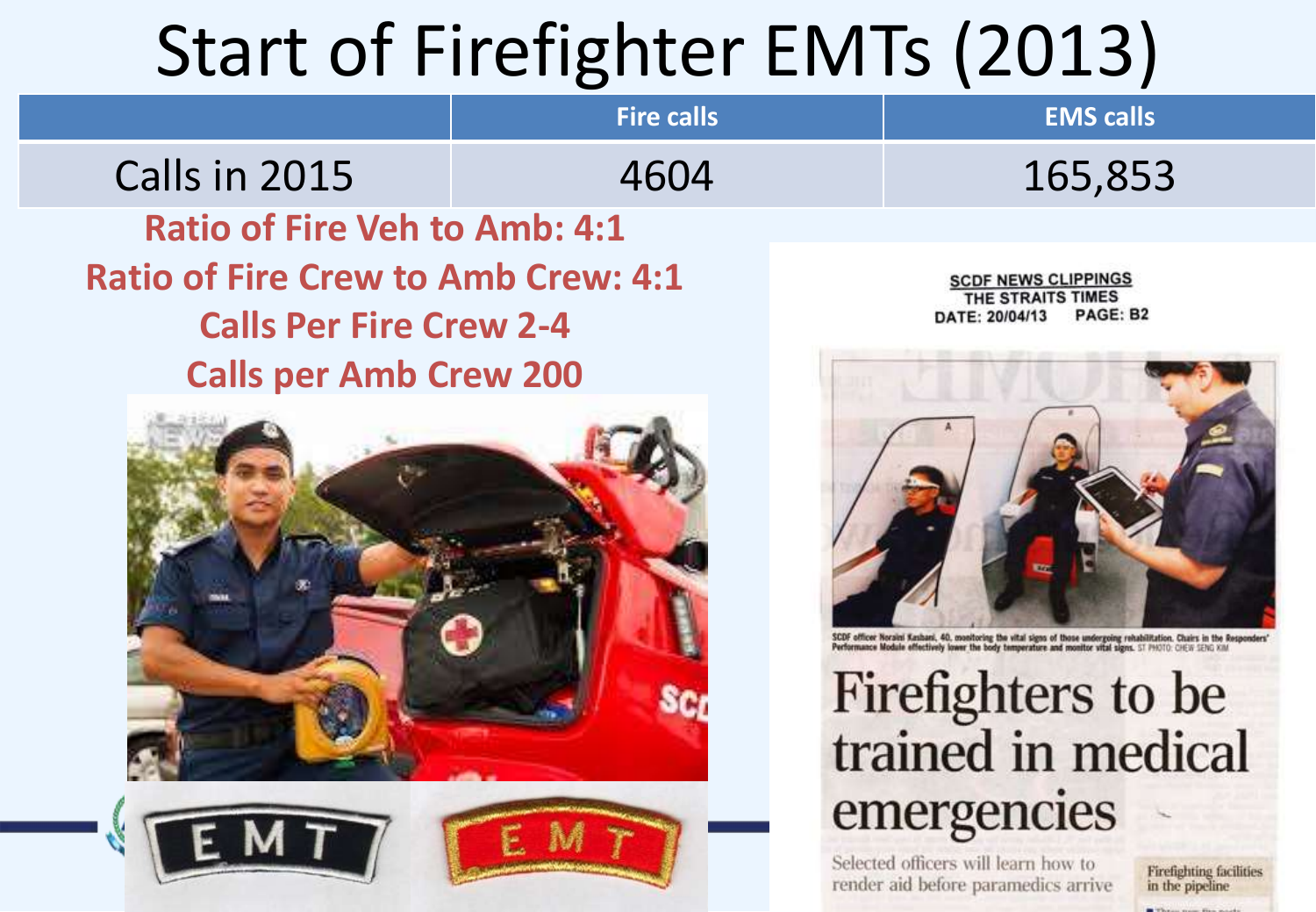### **Crossed Trained FRS-EMTs**

- Cross training of SCDF Fire and Rescue specialists as Emergency Medical Technicians (EMTs)
- Each Fire appliances to have 1 EMT on board to provide treatment for fire calls OR to lead a fire crew to attend to selected medical cases

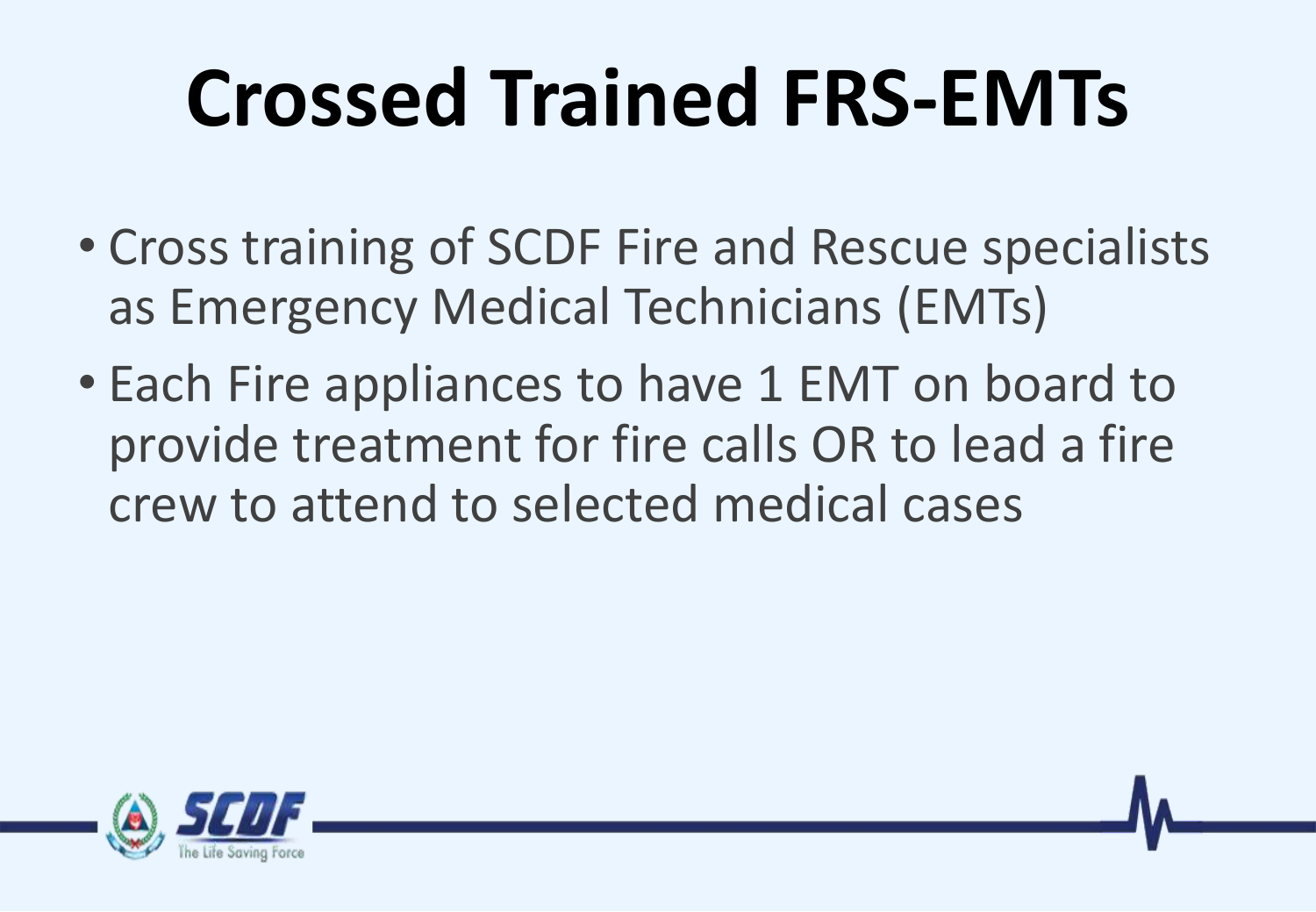### **Time Sensitive Medical Cases**



Cardiac Arrest •10 mins



Heart Attack •Hrs



Major Trauma •"Golden Hour"



• Mins



• mins to hrs

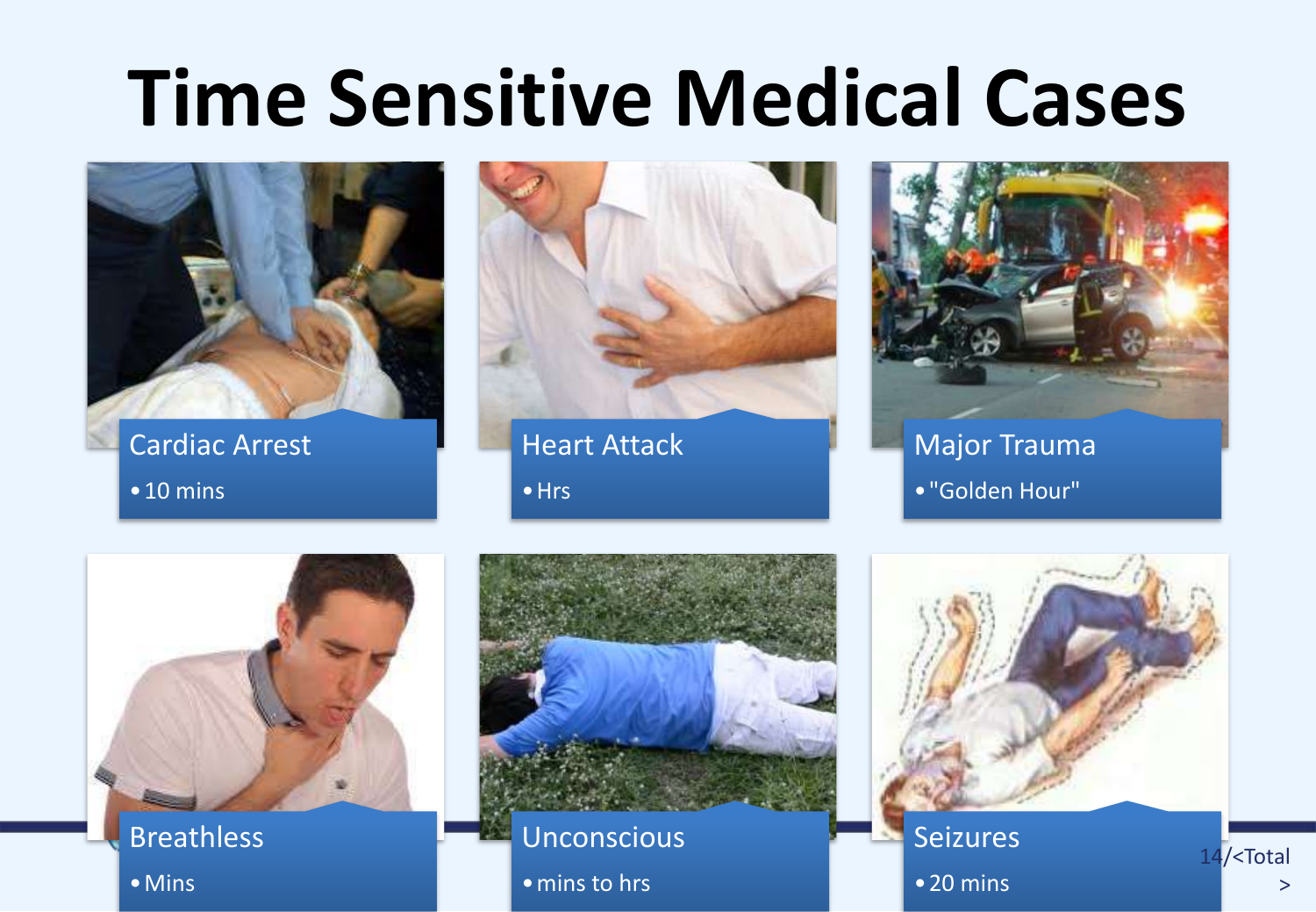### **EMT-manned Fire Appliances**



### EMT Biker



4-men Fire Engine



### Fire-Medical Vehicle



15/<Total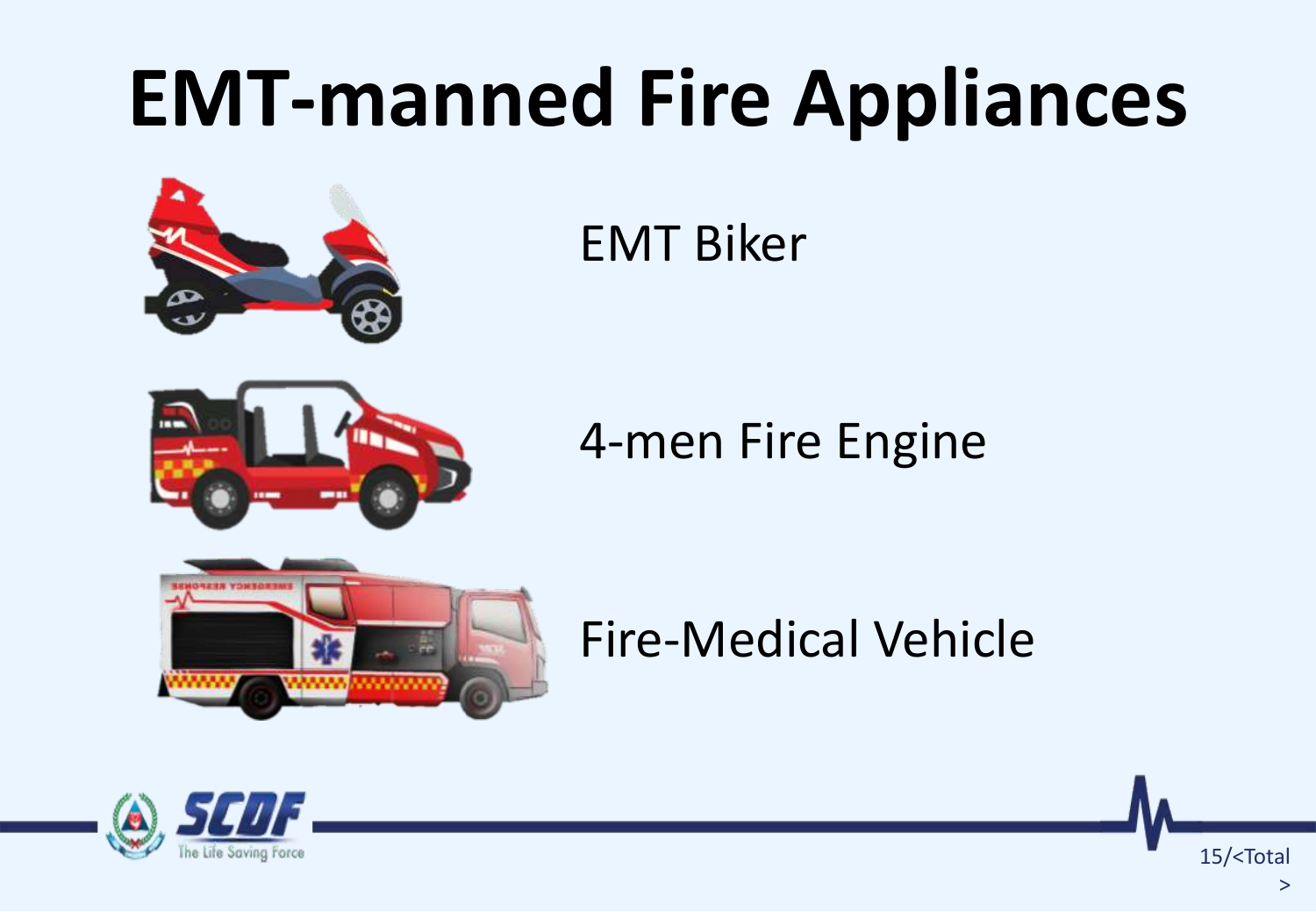### **Severity Resources**

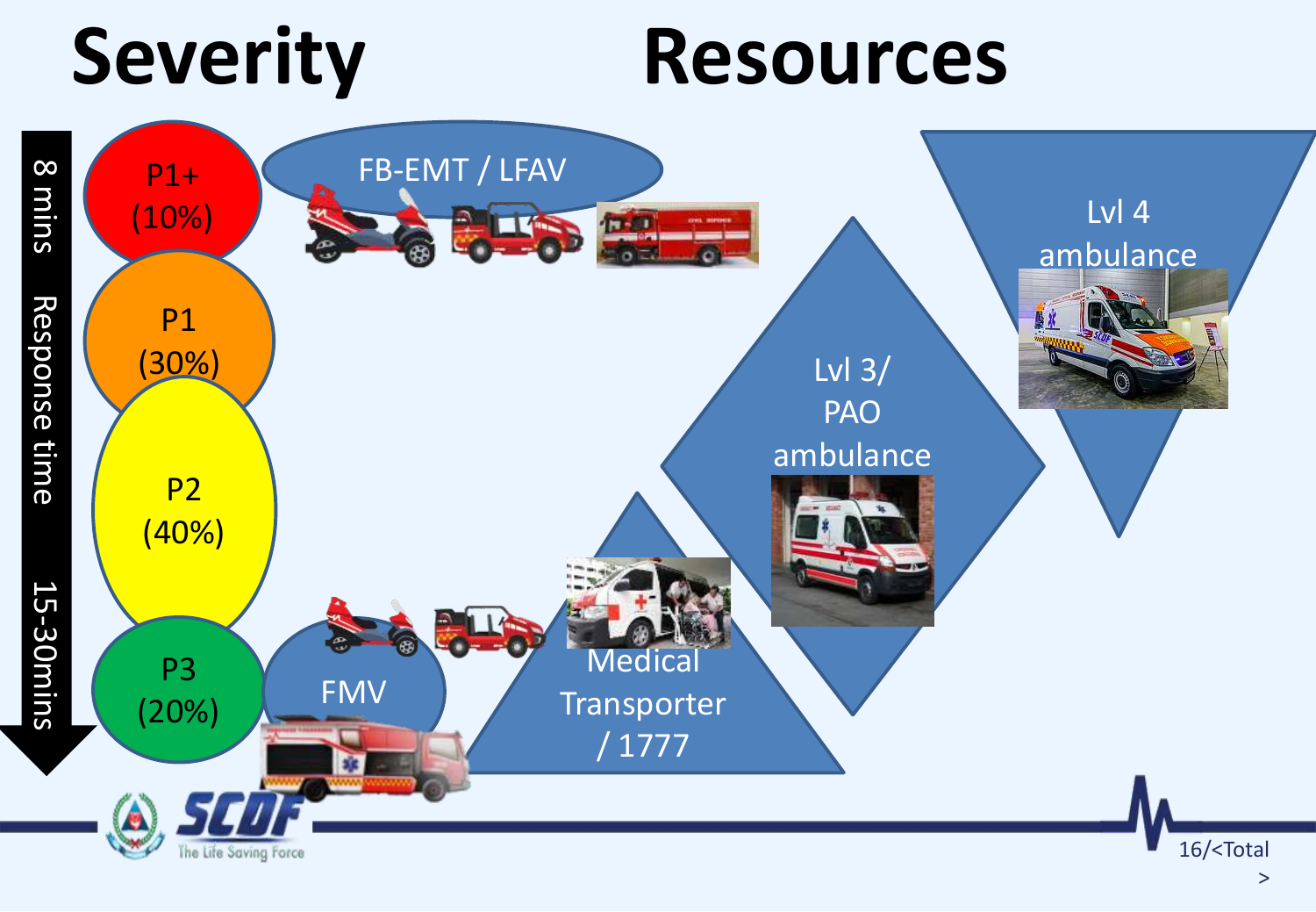# **Challenges in Implementation**

- Cross-training of Fire Rescue Specialists
- Enhancing triaging capabilities
	- $\checkmark$  Call taker/dispatcher level
	- $\checkmark$  Frontline level
- Concept socialising with public
	- $\checkmark$  Gradual scaling up fire resources
	- $\checkmark$  Shift resource to P1 cases and reduce urgency of response to P3 cases
- Culture shift

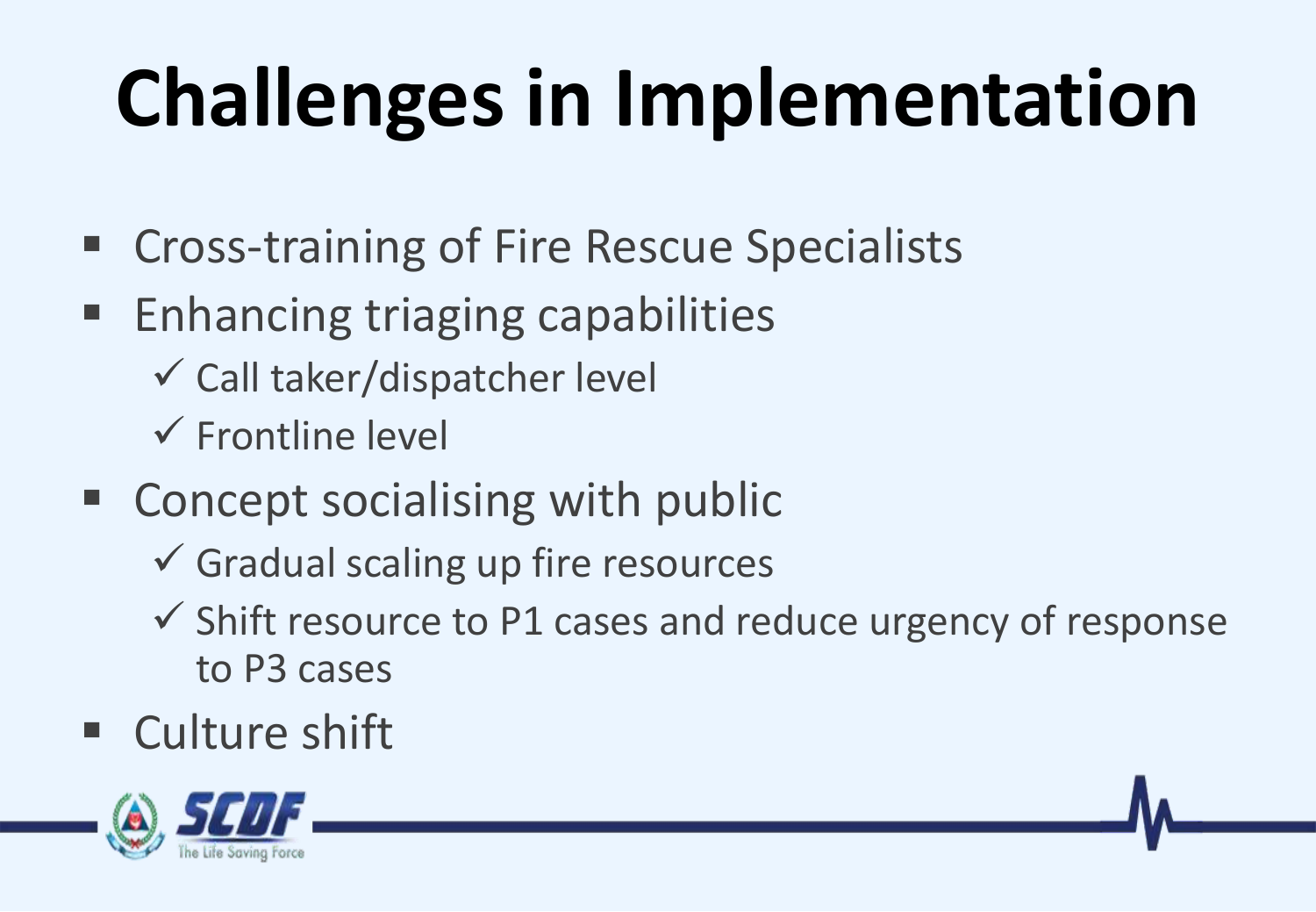### **Implementation in phases**

- April 2017 Ops Centre triage to tier classification of cases
- EMT bikers for P1+ and Fire Medical Vehicle for fires, accidents
- Gradual addition of bigger fire appliances such as LFAV, PL
- Introduction of non-E (1777) transport to convey P3 cases
- De-emphasize response time of P3 cases just needing medical transport
- Reach the steady state of full implementation in 2025